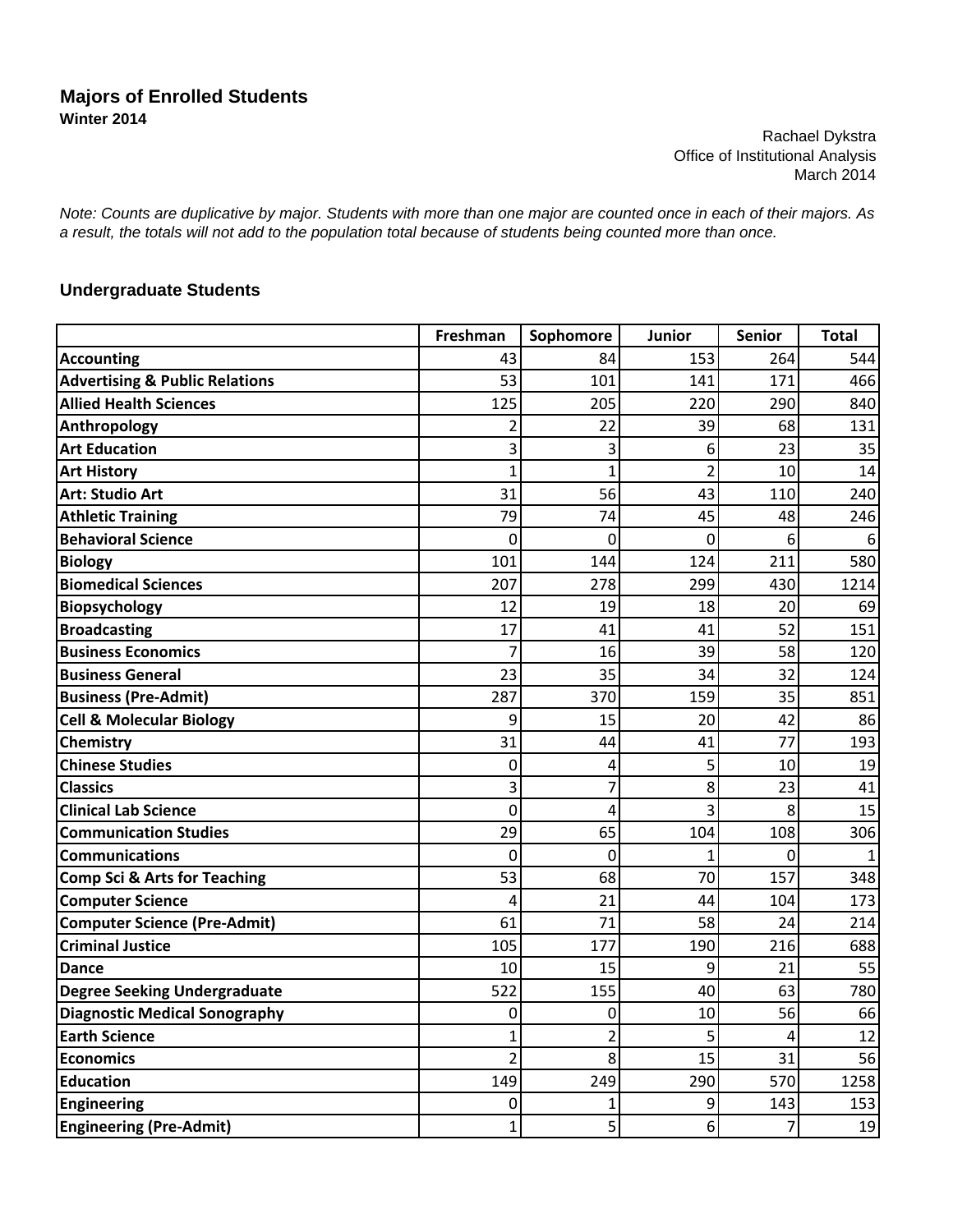|                                                   | Freshman     | Sophomore      | <b>Junior</b> | <b>Senior</b> | <b>Total</b> |
|---------------------------------------------------|--------------|----------------|---------------|---------------|--------------|
| <b>Engineering, Computer</b>                      |              |                | 12            | 11            | 26           |
| <b>Engineering, Computer (Pre-Admit)</b>          | 28           | 16             | 9             | 3             | 56           |
| <b>Engineering, Electrical</b>                    | 0            | 3              | 9             | 13            | 25           |
| <b>Engineering, Electrical (Pre-Admit)</b>        | 36           | 46             | 18            | 6             | 106          |
| <b>Engineering, Interdisciplinary</b>             | 1            | 0              | 1             | 1             |              |
| <b>Engineering, Interdisciplinary (Pre-Admit)</b> | 10           | 3              | 7             | 0             | 20           |
| <b>Engineering, Mechanical</b>                    | 0            | 4              | 26            | 44            | 74           |
| <b>Engineering, Mechanical (Pre-Admit)</b>        | 163          | 119            | 56            | 21            | 359          |
| <b>Engineering, Product Dsgn &amp; Mfg</b>        | 0            | 2              | 9             | 11            | 22           |
| Engineering, Product Dsgn & Mfg (Pre-Admit)       | 19           | 21             | 21            | 4             | 65           |
| <b>English</b>                                    | 73           | 124            | 146           | 300           | 643          |
| <b>Exercise Science</b>                           | 154          | 204            | 258           | 360           | 976          |
| <b>Film Video</b>                                 | 50           | 67             | 81            | 126           | 324          |
| Finance                                           | 31           | 54             | 138           | 247           | 470          |
| French                                            | 1            | 6              | 8             | 18            | 33           |
| Geography                                         | 1            | 13             | 13            | 25            | 52           |
| Geology                                           | 6            | 18             | 20            | 37            | 81           |
| Geology-Chemistry                                 | 1            | $\mathbf 1$    | 1             | 1             |              |
| German                                            | 2            | 5              | 3             | 10            | 20           |
| <b>Group Social Studies</b>                       | 31           | 51             | 71            | 176           | 329          |
| <b>Health Communication</b>                       | 4            | 17             | 26            | 45            | 92           |
| <b>Health Professions</b>                         | 0            | 1              | 3             | 64            | 68           |
| <b>History</b>                                    | 19           | 29             | 44            | 96            | 188          |
| <b>Hospitality Tourism Management</b>             | 52           | 109            | 124           | 208           | 493          |
| <b>Information Systems</b>                        | $\mathbf{0}$ | 3              | 13            | 67            | 83           |
| <b>Information Systems (Pre-Admit)</b>            | 20           | 32             | 33            | 27            | 112          |
| <b>Integrated Science</b>                         | 8            | 28             | 25            | 73            | 134          |
| <b>International Business</b>                     | 15           | 23             | 54            | 50            | 142          |
| <b>International Relations</b>                    | 13           | 28             | 44            | 51            | 136          |
| Journalism                                        | 13           | 19             | 14            | 22            | 68           |
| <b>Legal Studies</b>                              | 19           | 32             | 38            | 46            | 135          |
| Liberal Studies                                   | 4            | 21             | 71            | 174           | 270          |
| Management                                        | 30           | 40             | 161           | 254           | 485          |
| <b>Marketing</b>                                  | 48           | 62             | 188           | 262           | 560          |
| <b>Mathematics</b>                                | 40           | 66             | 89            | 180           | 375          |
| <b>Medical Imaging/Radiation Sci</b>              | 0            | 0              | 0             |               |              |
| <b>Medical Laboratory Science</b>                 | $\mathbf 0$  | $\mathbf{1}$   | 5             | 38            | 44           |
| <b>Music</b>                                      | 37           | 40             | 38            | 102           | 217          |
| <b>Natural Resources Mgmt</b>                     | 15           | 36             | 57            | 98            | 206          |
| <b>Non Degree Undergraduate</b>                   | 103          | $\overline{2}$ | $\mathbf{1}$  |               | 107          |
| <b>Nursing</b>                                    | 8            | 54             | 96            | 266           | 424          |
| <b>Nursing (Pre-Admit)</b>                        | 224          | 155            | 64            | 72            | 515          |
| <b>Occupational Safety/Health Mgt</b>             | 2            | 7              | 23            | 26            | 58           |
| Philosophy                                        | 3            | 10             | 19            | 42            | 74           |
| Photography                                       | 12           | 21             | 32            | 32            | 97           |
| <b>Physical Education</b>                         | 23           | 29             | 57            | 121           | 230          |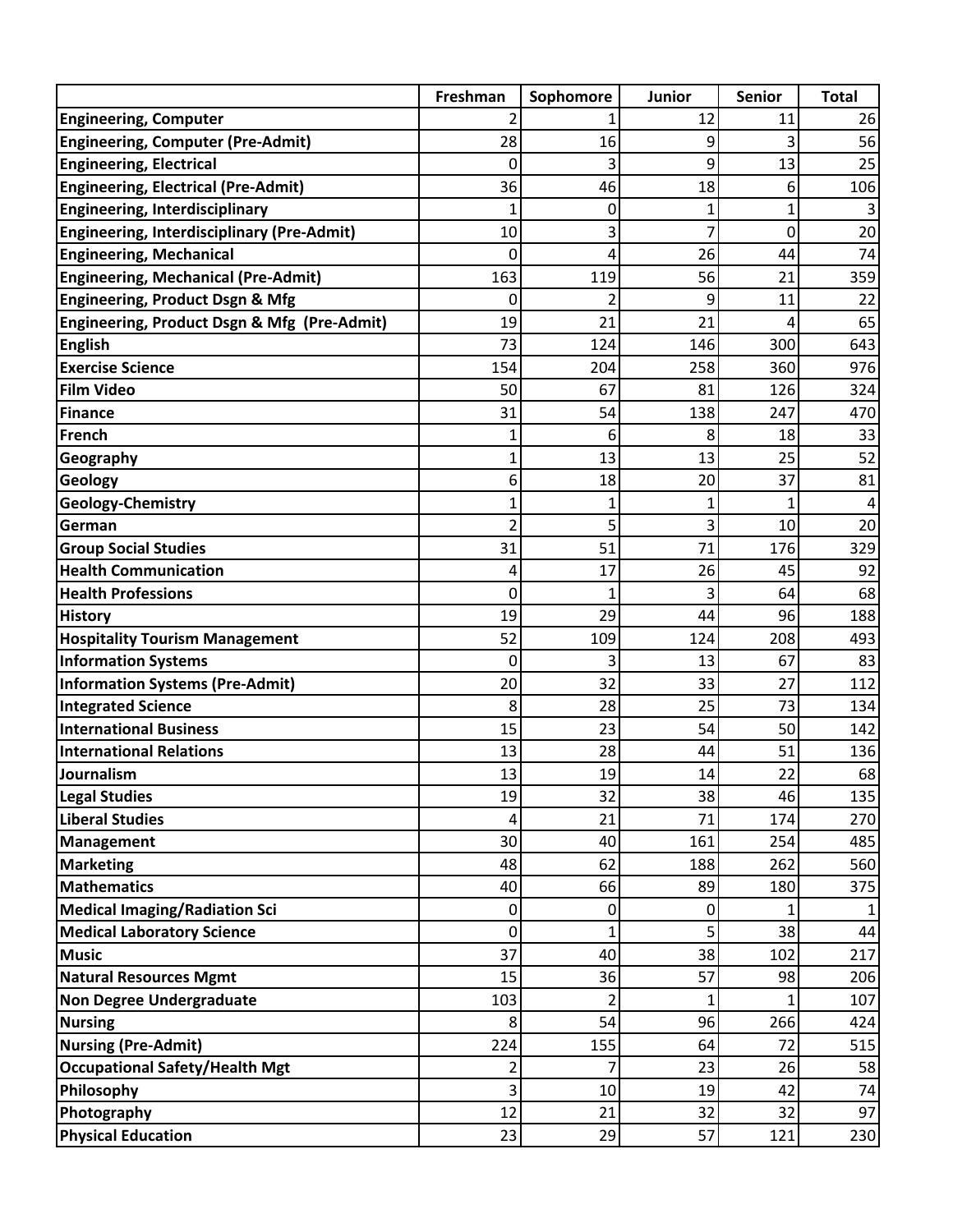|                                          | Freshman       | Sophomore      | Junior         | <b>Senior</b> | <b>Total</b> |
|------------------------------------------|----------------|----------------|----------------|---------------|--------------|
| <b>Physics</b>                           | 6              | 10             | 18             | 23            | 57           |
| <b>Political Science</b>                 | 27             | 37             | 55             | 72            | 191          |
| <b>Pre-Clinical Lab Science</b>          | 2              | 8              | 3              | 2             | 15           |
| <b>Pre-Economics</b>                     | $\overline{2}$ | 3              | 5              | $\mathbf{1}$  | 11           |
| <b>Pre-Health Science</b>                | 0              | 1              | $\overline{0}$ | 0             | 1            |
| <b>Pre-Med Img/Radiation Sci</b>         | 97             | 122            | 65             | 23            | 307          |
| Pre-Med Tech                             | 197            | 193            | 145            | 55            | 590          |
| <b>Pre-Medical Lab Science</b>           | 2              | 4              | 5              | 1             | 12           |
| Psychology                               | 158            | 213            | 306            | 406           | 1083         |
| <b>Public Administration</b>             | 0              | $\mathbf{0}$   | 2              | 4             | 6            |
| <b>Public and Nonprofit Admin</b>        | 15             | 34             | 80             | 84            | 213          |
| <b>Radiation Therapy</b>                 | 0              | $\mathbf 0$    | 4              | 32            | 36           |
| <b>Radiologic &amp; Imaging Sciences</b> | 0              | $\mathbf 0$    | 7              | 8             | 15           |
| <b>Religious Studies</b>                 | 0              | 3              | 2              | 5             | 10           |
| <b>Russian Studies</b>                   | $\mathbf 0$    | $\overline{0}$ | 2              | 5             | 7            |
| <b>Social Work</b>                       | 55             | 99             | 159            | 208           | 521          |
| <b>Sociology</b>                         | 10             | 33             | 53             | 56            | 152          |
| <b>Spanish</b>                           | 13             | 29             | 38             | 91            | 171          |
| <b>Special Education</b>                 | 51             | 66             | 70             | 154           | 341          |
| <b>Statistics</b>                        | 6              | 21             | 39             | 53            | 119          |
| <b>Supply Chain Management</b>           | 10             | 19             | 29             | 59            | 117          |
| <b>Theatre</b>                           | 6              | 11             | 9              | 17            | 43           |
| <b>Therapeutic Recreation</b>            | 11             | 26             | 37             | 53            | 127          |
| <b>Women and Gender Studies</b>          | 2              | 10             | 16             | 21            | 49           |
| <b>Writing</b>                           | 23             | 42             | 67             | 71            | 203          |

## **Graduate Students**

|                                     | <b>Certificate</b> | <b>Masters</b> | <b>Doctrate</b> |
|-------------------------------------|--------------------|----------------|-----------------|
| <b>Accounting</b>                   |                    | 82             |                 |
| <b>Biology</b>                      |                    | 26             | 0               |
| <b>Biomedical Informatics</b>       |                    |                |                 |
| <b>Biomedical Sciences</b>          |                    | 14             | 0               |
| <b>IBiostatistics</b>               |                    | 33             |                 |
| <b>Business General</b>             |                    | 194            |                 |
| <b>Cell &amp; Molecular Biology</b> |                    | 25             |                 |
| <b>Clinical Research Trials Mgt</b> | 4                  |                | 0               |
| Communications                      |                    | 61             |                 |
| <b>Computer Information Systems</b> |                    | 80             | 0               |
| <b>Criminal Justice</b>             |                    | 21             |                 |
| <b>Educational Leadership</b>       |                    | 324            | 0               |
| <b>Educational Technology</b>       |                    | 40             | 0               |
| Engineering                         |                    | 49             | 0               |